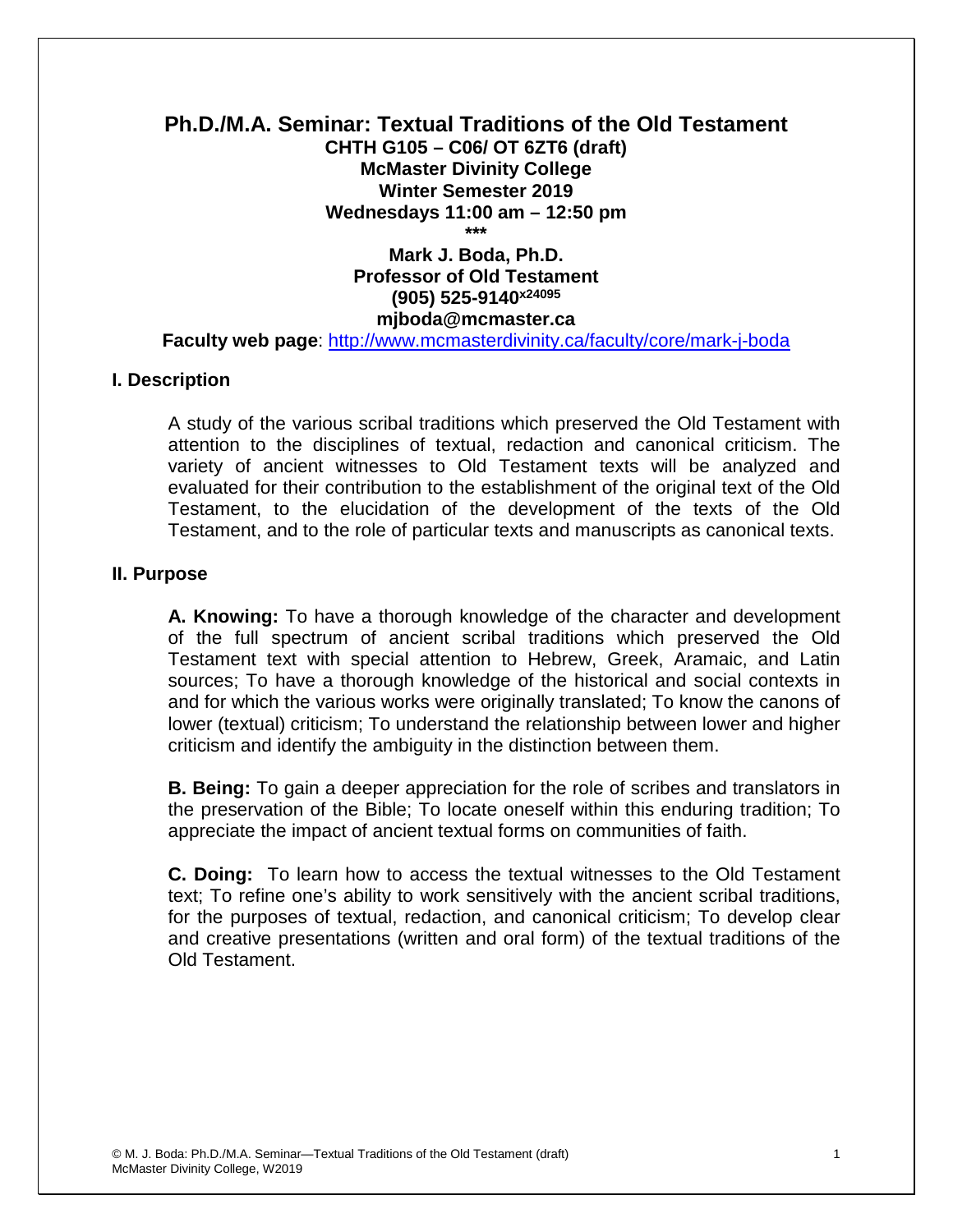## **III. Reading Resources**

- Jobes, Karen H., and Moisés Silva. *Invitation to the Septuagint*. Grand Rapids: Baker Academic, 2000.
- McCarter, P. Kyle. *Textual Criticism: Recovering the text of the Hebrew Bible*. Guides to Biblical scholarship. Old Testament guides. Philadelphia: Fortress Press, 1986.
- Tov, Emanuel. *Textual Criticism of the Hebrew Bible* (3rd edition). Minneapolis, MN: Fortress, 2012.
- Ulrich, Eugene C. *The Dead Sea Scrolls and the Origins of the Bible*. Studies in the Dead Sea Scrolls and Related Literature. Grand Rapids/Leiden: Eerdmans/Brill, 1999.

Van der Toorn, Karel. *Scribal Culture and the Making of the Hebrew Bible.*  Cambridge: Cambridge University Press, 2007.

Articles distributed in class and on course website.

All required textbooks for this class are available from the College's book service, READ On Bookstore, 5 International Blvd, Etobicoke, Ontario M9W 6H3: phone 416.620.2934; fax 416.622.2308; email **books@readon.ca**. Other book services may also carry the texts.

# **IV. Schedule**

## **A. Phase 1: Orientation to Textual Criticism**

The first phase of this course is a combination of reading and discussion to orient students to the relationship between the textual traditions of the Old Testament and the traditional practice of textual criticism. This phase will culminate with a paper by each student which will provide an orientation to the textual traditions available for their particular project and provide a text critical analysis of key passages.

## **B. Phase 2: Orientation to Textual Tradition Research**

The second phase of this course is a combination of reading, discussion and presentation to orient students to the stream of textual tradition research on the Old Testament. This phase will culminate with a paper by each student which will present the literary development and canonical shape of the textual traditions related to their corpus within the Old Testament.

#### **C. Phase 3: Reflection on Textual Traditions and Canon**

The final phase of this course encourages reflection on the impact of textual traditions research on the canonical shape of the Old Testament with reference to canonical approaches to the Old Testament.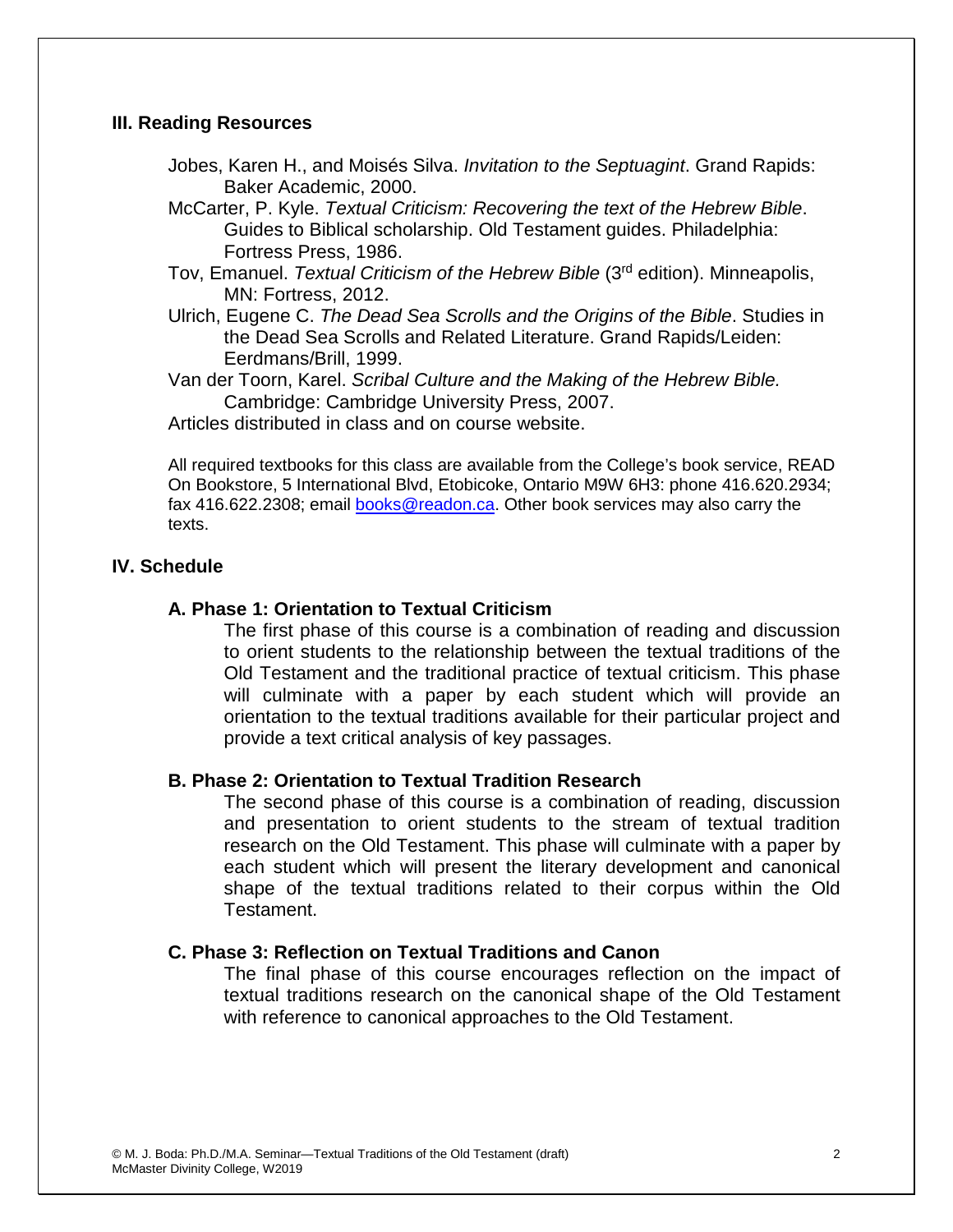#### **January**

**9 Orientation**

#### **16 Class:**

- **Text Tradition: Masoretic (Tov 1-74; Würthwein 12-41)**
- **Text Criticism: Discussion on McCarter (see also Würthwein 103-119), produce initial text critical example from your corpus. Report on progress of gathering textual witnesses for your corpus**
- **23 Class:** 
	- **Text Tradition: Samaritan/Qumran (Tov 74-115)**
	- **Text Criticism: Discussion on Text Criticism (Tov 155-282, 327-40; Waltke article), revise text critical example in light of this reading, bring a second example.**
- **30 Class:** 
	- **Text Tradition: OG and Daughter/Sub-Versions (Tov 115-147; Jobes-Silva chs. Intro, 1, 2, 4, 7, 8; Würthwein 49-74)**
	- **Text Criticism: Discussion on Text Criticism**

#### **February**

- **6 Class:** 
	- **Text Tradition: Aramaic (Targum, Peshitta), Latin (Old Latin, Vulgate), Arabic (Tov 148-154; Würthwein 75-100; Flesher-Chilton 3-264; Weitzman)**
	- **Text Criticism: Discussion on Text Criticism**

**Text critical Papers due by Fri, Feb 8, 11:59 pm in Avenue 2 Learn**

- **13 Class: Text Criticism Papers**
- **20 No Class: Reading/Hybrid Week**
- **27 Class:** 
	- **Textual Traditions: Discussion on Scribal Traditions (Van der Toorn)**

#### **March**

- **6 Class:** 
	- **Text Traditions: Discussion on Text Traditions (Sweeney, Bodner, Walters, Pola, Tov 283-326, Ulrich Part 1)**
- **13 Class:** 
	- **Textual Traditions: Discussion on Text Traditions (Jobes-Silva chs. 9-10, 14)**

**Text tradition Papers due by Fri, March 16, 11:59 pm for posting on internet**

- **20 Class: Textual Tradition papers**
- **27 Class: Textual Tradition papers**

#### **April**

- **3 Class: Textual Tradition Papers**
- **10 Class: Reflections on Text Traditions and Canon**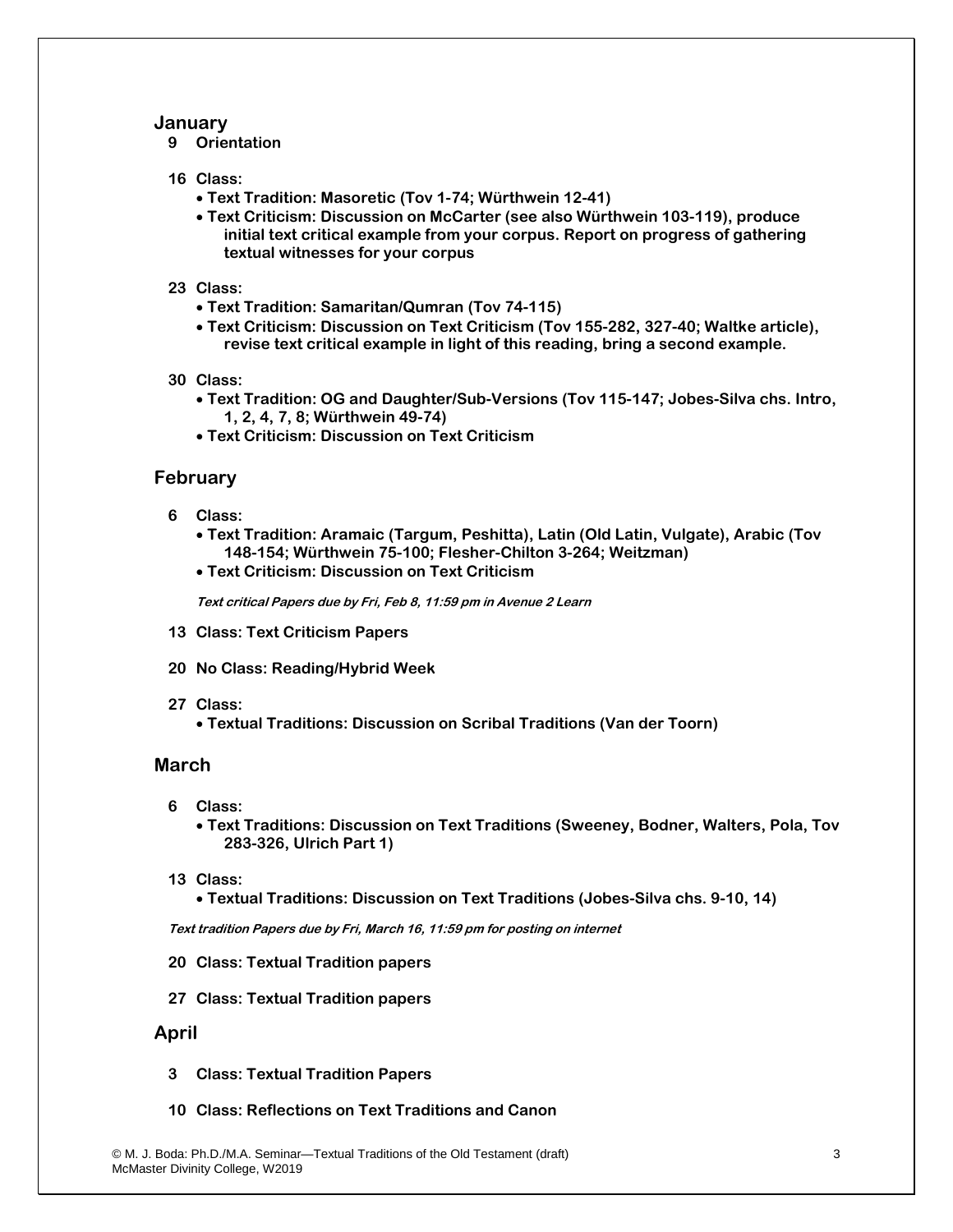# **V. Avenue 2 Learn**

We'll be using Avenue 2 Learn this semester for sharing resources for reading as well as distributing papers for evaluation.

## **VI. Learning Experiences**

## **A. Class Experiences**

This is a graduate seminar style class of collaborative learning in which professor and students are engaged in active learning together. Learning to critically (in its positive sense) engage material is essential to functioning in a graduate program and is expected of all students in our MA/PhD. It is expected that all students will not only attend these sessions, but also that they will assume responsibility for contributing to and learning from the experience. This means that readings will be completed prior to arrival in class and that student and presenter alike will pursue the acquisition of knowledge in the learning environment. It is expected that ALL members of the class will ask questions and contribute insights whenever opportunity is given, during and following presentations by professor or student alike. Students are graded on their level of preparation and contribution. When reading is assigned each student must post a one page reflection on their reading to Avenue 2 Learn prior to classtime.

**Value**: 15%

## **B. Textual Criticism Paper**

For this paper the student will choose a particular corpus in the Old Testament that is related to their thesis/dissertation topic. They will then write a minimum 15 page research essay which first of all provides an overview of the main textual witness traditions for this corpus, including for example Hebrew (e.g., MT, Samaritan Pentateuch, Qumran manuscripts, Nash Papyrus), Greek (e.g., LXX), Aramaic (e.g., Targums, Peshitta), and Latin (e.g., Old Latin, Vulgate). Identify the main traditions, extant witnesses, and an initial description of the character and development of each tradition and their temporal, spatial, and sociological provenance. Secondly, the paper will identify key text critical issues for their corpus and, following text critical methodology, make appropriate decisions on the best reading. Papers are due in .pdf format by October 23, 11:59 p.m. (send to professor by email) to be posted on the course web site and discussed on October 26.

**Value**: 30% **Due**: February 8, 11:59 p.m. **Submission**: PDF submitted to Avenue 2 Learn (assignment and discussion)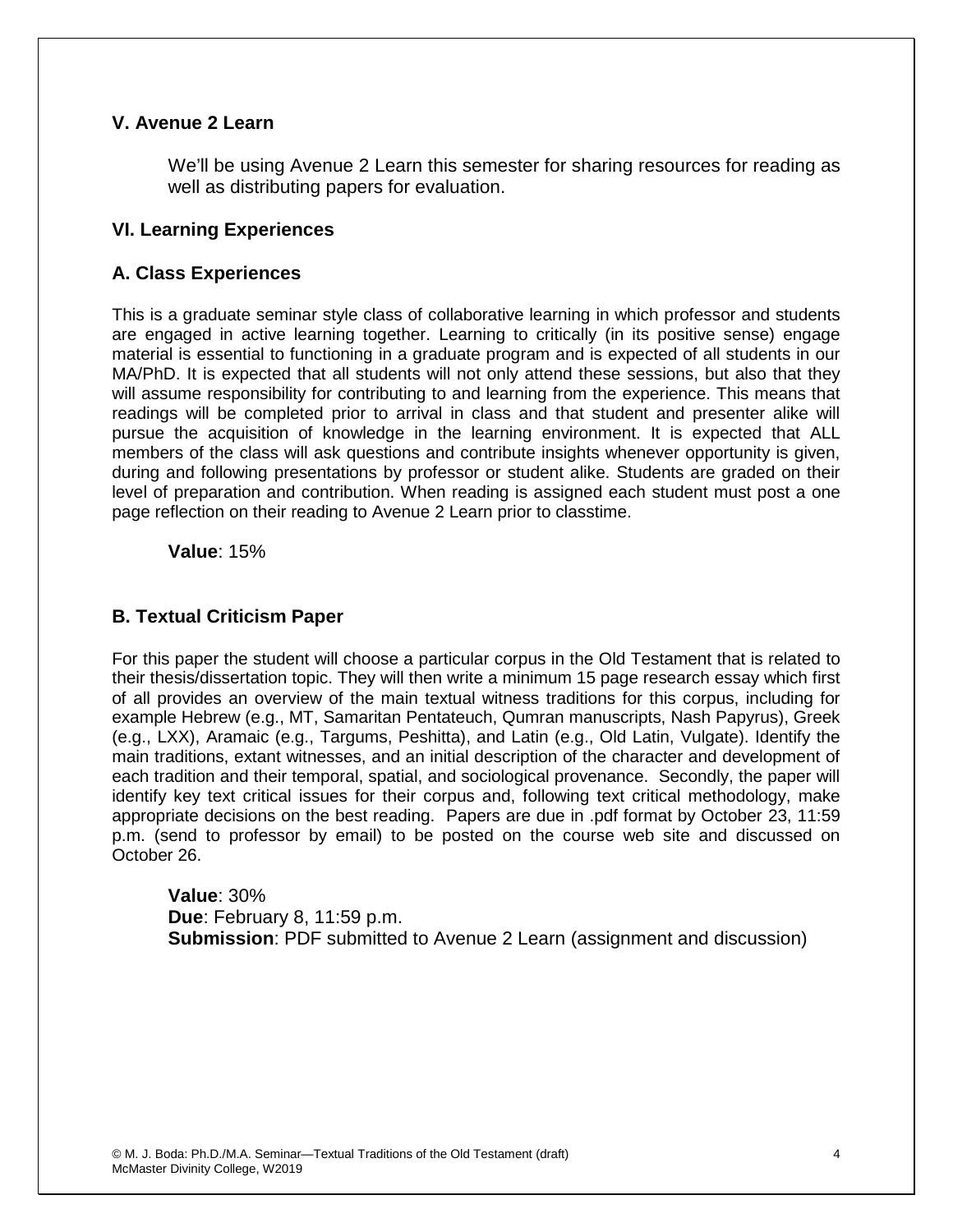# **C. Textual Tradition Paper**

For this learning experience the student will write a minimum 25 page research paper comparing and contrasting at least the Hebrew and Greek traditions of their chosen corpus in the Old Testament. The concern in this paper is not on text critical issues but rather on the way the Hebrew and Greek traditions provide evidence for the final stage(s) in the development of the text. The paper should offer reflection on the impact this has on canonical analysis of the Old Testament. Papers are due in .pdf format by November 27 at 11:59 p.m. (send to professor by email) to be posted on the course web site. Discussions on papers will be on November 30 or December 7.

**Value**: 40% **Due**: March 16, 11:59 p.m. **Submission**: PDF submitted to Avenue 2 Learn (assignment and discussion)

# **D. Canonical Reflection**

In a final written reflection (minimum 5 pages) the student will provide reflection on the impact of the course and research on the student's view of canon with reference to canonical approaches (see subfolder in Dropbox for specific articles).

**Value**: 15% **Due**: April 9, 11:59 p.m. **Submission**: PDF submitted to Avenue 2 Learn (assignment and discussion).

# **VII. Format and Evaluation**

## **So I can properly evaluate your work the following style guide is to be used for papers in this class.**

- **Medium for Submission:** All material in this class is to be submitted in digital format to me via email. Please use .pdf format and ensure that what you send is what you want me to read. If you need a free program for creating .pdfs go to [http://primopdf.com.](http://primopdf.com/)
- **Layout**: All material which is submitted should be double spaced with 1" margins utilizing a readable font (10-12 pts). It must have a title page, footnoting where appropriate and bibliography, all of which are not included in the length required. It should be written in excellent modern literary English with proper grammar, spelling, punctuation and rhetoric (including an introduction, conclusion and logical flow of argument). If it helps an outline may accompany the "paper" but this is not included in the length of the "paper." Secondary and Primary sources should be used, cited and footnoted appropriately and the paper should follow the "MDC Writing Style Guide" available at:

## [http://www.mcmasterdivinity.ca/programs/resources.](http://www.mcmasterdivinity.ca/programs/resources)

**Gender Inclusive Language:** McMaster Divinity College uses inclusive language for human beings in worship services, student written materials, and all its publications. It is expected that inclusive language will be used in chapel services and all MDC assignments. In reference to biblical texts, the integrity of the original expressions and the names of God should be respected, but you will need to use gender-inclusive language for humans, and you will need to quote from a gender-inclusive version such as the following: NRSV (1989), NCV (1991), TEV/GNB/GNT (1992), CEV (1995), NLT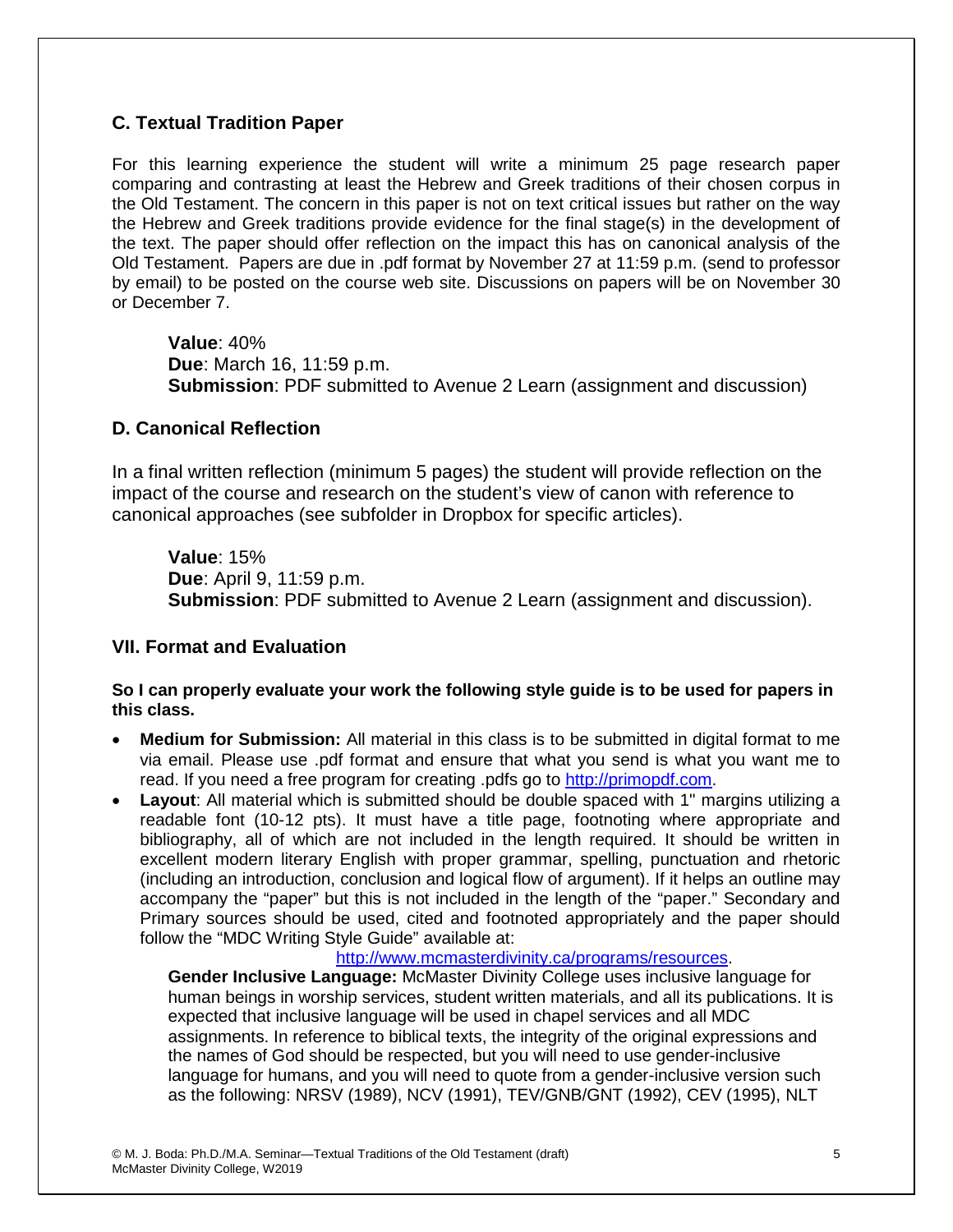(1996), TNIV (2005), and the Common English Bible (CEB 2011).

- **Citations**: You must cite the source of your material very carefully using a consistent system, not only when quoting from a section, but also when drawing from it as resource. Quotations should be kept to a minimum as I favour integration of secondary literature (footnoted).
- **Statement on Academic Honesty**: Academic dishonesty is a serious offence that may take any number of forms, including plagiarism, the submission of work that is not one's own or for which previous credit has been obtained,\*\*\* and/or unauthorized collaboration with other students. Academic dishonesty can result in severe consequences, e.g., failure of the assignment, failure of the course, a notation on one's academic transcript, and/or suspension or expulsion from the College. Students are responsible for understanding what constitutes academic dishonesty. If you are a Divinity College student please refer to the Divinity College Statement on Academic Honesty ~

<http://www.mcmasterdivinity.ca/programs/rules-regulations>

\*\*\*this is a special issue for those pursuing second and third degrees in theology. It is understood that students will be building on earlier ideas and work, but it is expected that students will not hand in material that is merely "warmed over" previous work. If there is reason for concern speak with the professor about this.

#### **So I can properly evaluate your work and help you grow in your biblical and writing skills the following evaluation guide should be kept in mind as you write:**

- **Presentation**: Is the spelling correct? Does the grammar/syntax reflect proper English? Is the paper laid out properly?
- **Argumentation**: Is there a good introduction and conclusion? Does the argument flow with ample support? Is the question answered
- **Content**: Are all the points considered? Is there proper documentation of sources used?

## **VIII. Dropbox**

We'll be using Dropbox [\(www.dropbox.com\)](http://www.dropbox.com/) this semester for sharing resources for reading as well as distributing papers for evaluation. You will receive an invitation to Dropbox early in the semester which will lead you through the process for signing up and gaining access to our shared Dropbox.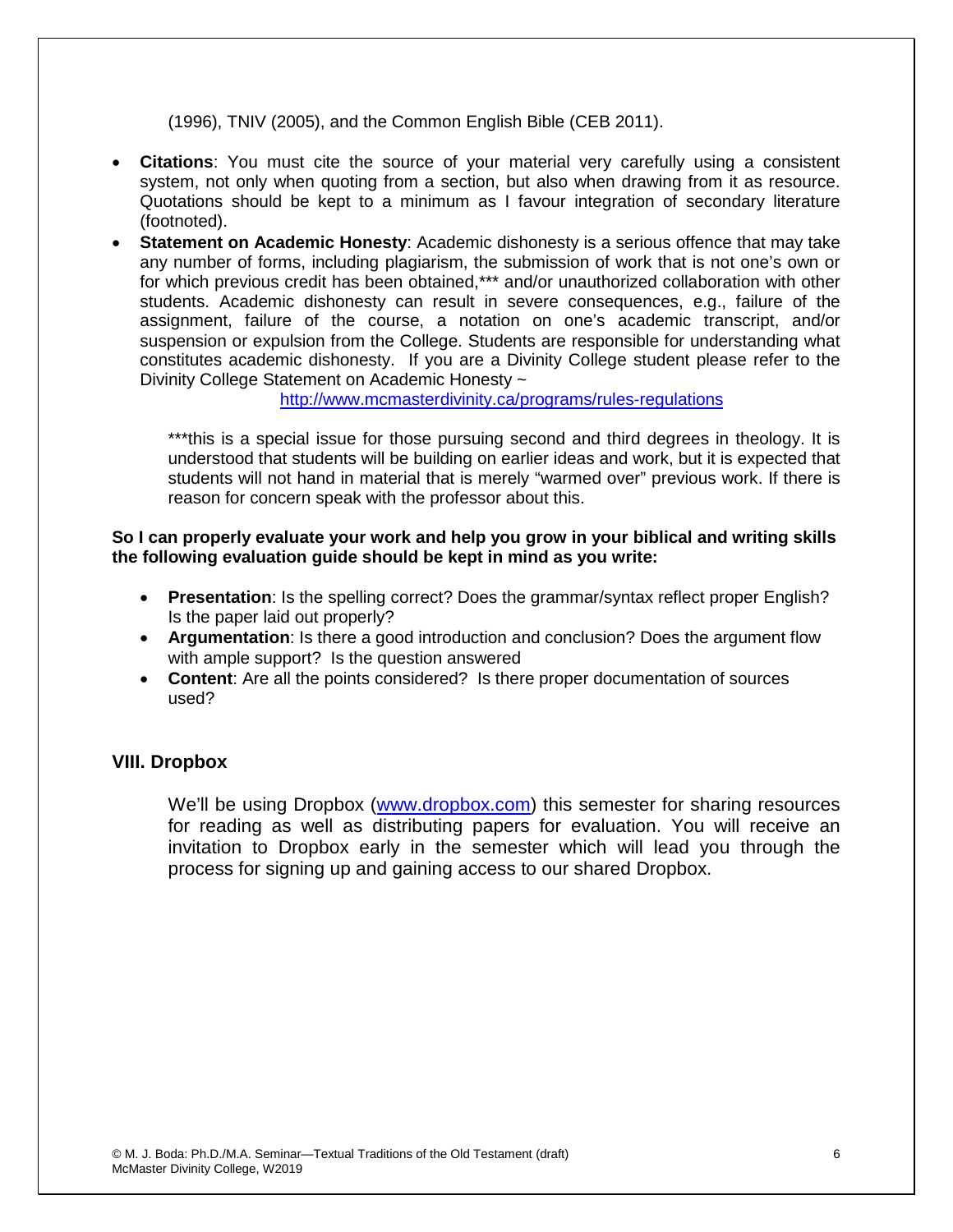## **IX. Accountability**

**Note on Timeliness of Submissions:** Since this is a seminar style course all participants must be timely in their submission of material. People will need to read the various submissions and once the schedule is set there is no room to switch dates. For that reason there are considerable penalties for late materials in this course. Each **DAY** a paper is late will mean the loss of half a letter grade (5%). Take this into account when planning out your semester.

**Note on Timeliness of Attendance:** From time to time you may find that you are late for class. Late arrivals, hereafter called "tardies," are unacceptable and will lead to a negative disposition in the professor and your classmates. Such "tardies," however, can be redeemed at the rate of Timbits for the entire class at the session following the second tardy as well as a coffee for the professor.

**Rule of the Timbits** (התמבתים הלכה(: Because "tardies" raise the ire of the covenant community (bound by this covenantal syllabus document delivered here at the foot of the "Mountain"), those who are late for class must have a means by which to atone for such "accidental sins" (בִשְׁגָנָה, if they are defiant sins, בְּיָד רָמָה, then the offender will be "cut off" from the community, see Num  $15:27-31$  $15:27-31$ .<sup>1</sup> which means anyone late for class will need to bring Timbits for the entire class (מֵנְחָה) no later than the next class meeting plus a Tim Hortons coffee (נָסֶד) for the professor (cream, no sugar). This הַנָּחֶד and עֲסֶד will function simultaneously as both a sin offering (אתטאה, Leviticus 4) atoning for the accidental sin of the offender and a peace offering (שיֹמֵים, Leviticus 3) enhancing the fellowship of the covenant community. See the high professor for further details and any torah-rulings (see Haggai 2:10-14) regarding specific situations.

Especially important is to take seriously the cry of Joel of old in 1:13:

| הַגְרֹוּ וְסְפְדוּ הַכֹּהֵנִים Gird yourselves with sackcloth                         |
|---------------------------------------------------------------------------------------|
| הֵילְילוֹ מִשָּׁרְחֵי מִזְבֵּה And lament, O priests;                                 |
| עֲלֹהֵי Wail, O ministers of the altar!                                               |
| ּכֵּי נִמְנֵע מִבֵּית אֱלֹהֵיכֶם מִנְחֶה נְנֶסֶךְ: Come, spend the night in sackcloth |
| O ministers of my God,                                                                |
| For the grain offering and the drink offering                                         |
| Are withheld from the house of your God.                                              |

And note his promise of a reward to those who repent in 2:14:

מִי יוֹדֵעַ יָשׁוּב וְנִחֱם וְהָשָׁאֵיר אַחֲרָיו<sup>ּ</sup> בְּרָכָה מִנְחָה וָנֶסֶךְ לַיהָוֶה אֱלֹהֵיכֶם And leave a blessing behind Him, Who knows whether He will turn and relent

*Even* a grain offering and a drink offering For the LORD your God?

 $\overline{a}$ 

<span id="page-6-0"></span><sup>1</sup> Of course, see the "definitive" work on this: Mark J. Boda, *A Severe Mercy: Sin and Its Remedy in the Old Testament* (Siphrut: Literature and Theology of the Hebrew Scriptures 1. Winona Lake: Eisenbrauns, 2009), 53-54. For specific torah ruling also see the fuller התמבתים הלכה in our Dropbox.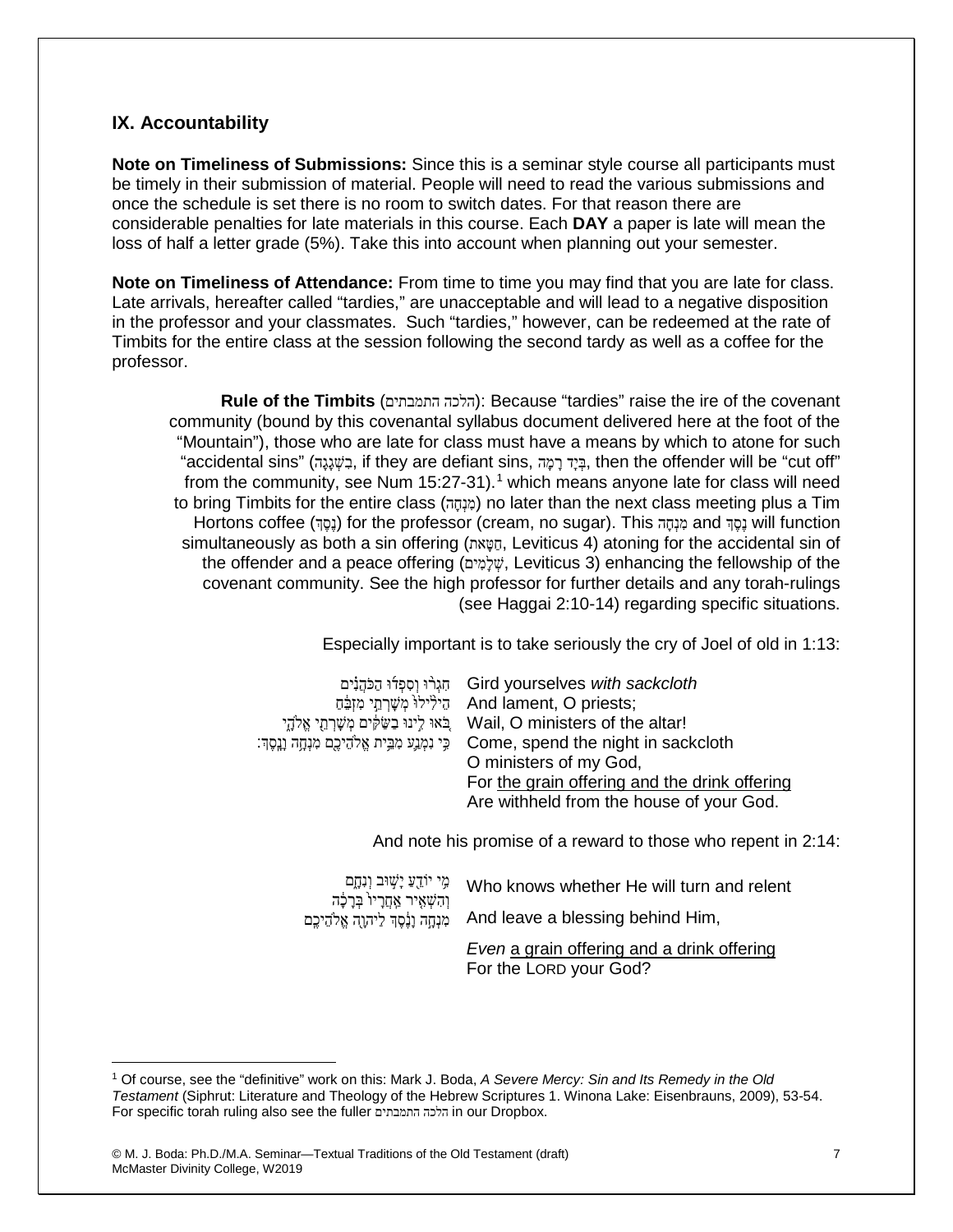# **X. Bibliography:**

For bibliography for books with primary texts of the major witnesses to the OT, see: Bazylinski, Stanislaw. *A Guide to Biblical Research: Introductory Notes* (subsidia biblica 28). Roma: Editrice Pontificio Istituto Biblico, 2006.

- Adair, J. R. "Light from Below: Canonical and Theological Implications of Textual Criticism." *Old Testament Essays: Journal of the Old Testament Society of South Africa* ii, no. 1 (1998): 9-23.
- Albrektson, B. "*Difficilior Lectio Probabilior* A Rule of Textual Criticism and Its Use in Old Testament Studies." *OTS* 21 (1981): 5-18.

\_\_\_\_\_\_\_\_. "Masoretic or Mixed: On Choosing a Textual Basis for a Translation of the Hebrew Bible," *Textus* 23 (2007): 33-49.

- Barr, J. "Vocalization and the Analysis of Hebrew among the Ancient Translators." In *Festschrift Walter Baumgartner*. Vetus Testamentum Supplement no. 16, 1-11. Leiden: Brill, 1967.
- Barthelemy, D. *Les Devanciers de Aquila.* VTSup 10. Leiden: E. J. Brill, 1963.

\_\_\_\_\_\_\_\_\_\_\_\_. *Etudes d'histoire du texte de l'Ancien Testament*. Gottingen: Vandenhoeck und Ruprecht, OBO, 1978.

- Barthelemy, D. et al., *The Story of David and Goliath*. OBO 73; Göttingen: Vandenhoeck & Ruprecht, 1986.
- Barthélemy, Dominique, Gerard J. Norton, and Stephen Pisano. *Tradition of the text: studies offered to Dominique Barthélemy in celebration of his 70th birthday*. Orbis biblicus et orientalis ; 109. Freiburg, Schweiz/Göttingen: Universitätsverlag/Vandenhoeck & Ruprecht, 1991.
- Brown, William P. *Structure, Role, and Ideology in the Hebrew and Greek Texts of Genesis 1:1- 2:3*. Society of Biblical Literature Dissertation Series, no. 132. Atlanta, GA: Scholars Press, 1993.
- Christiansen, D. L. "In Quest of the Autograph of the Book of Jeremiah: A Study of Jeremiah 25 in Relation to Jeremiah 46-51," *JETS* 33 (1990) 145-154.
- Colwell, E. C. "Method in Evaluating Scribal Habits: A Study of P45, P66, P75." In *Studies in Methodology in Textual Criticism of the New Testament*. NTTS no. 9. 106-24. Leiden: Brill, 1969.
- Cook, J. "Questions of Textual Criticism. To Reconstruct or Not?" Chap. in *Colleque "Bible et Informatique: HerméNeutique" Tübingen, 26-30 August, 1991*. 515-22. Paris & Genève: Champion & Slatkine, 1992.
- Cross, Frank Moore. "Problems of Method in Textual Criticism of the Hebrew Bible." In *The Critical Study of Sacred Texts*. ed. W. Doniger O'Flaherty. Berkeley Religious Studies Series, Berkeley: Graduate Theological Union Berkeley, 1979.

\_\_\_\_\_\_\_\_. *From Epic to Canon*. Baltimore, MD: Johns Hopkins University Press, 1998.

- \_\_\_\_\_\_\_\_. *The Ancient Library of Qumran and Modern Biblical Studies*. New York: Doubleday, 1961.
- Cross, F. & Talmon, S. *Qumran and the History of the Biblical Text*. Cambridge: Harvard, 1975.
- David, Robert, Manuel Jinbachian. *Traduire la Bible hébraïque: de la Septante à la Nouvelle Bible Segond = Translating the Hebrew Bible: from the Septuagint to the Nouvelle Bible Segond*. Montréal: Médiaspaul, 2005.
- De Troyer, Kristin. *Rewriting the Sacred Text: What the Old Greek Texts Tell Us about the Literary Growth of the Bible* (Text-Critical Studies 4). Atlanta: Society of Biblical Literature, 2003.
- Deist, Ferdinand E. "Text, Textuality, and Textual Criticism." *JNSL* 21, no. 1 (1995): 59-67. \_\_\_\_\_\_\_\_. *Toward the Text of the Old Testament.* 1978.
	- \_\_\_\_\_\_\_\_. *Witness to the Old Testament*. Pretoria: Ng Kerkboekhandel, 1988.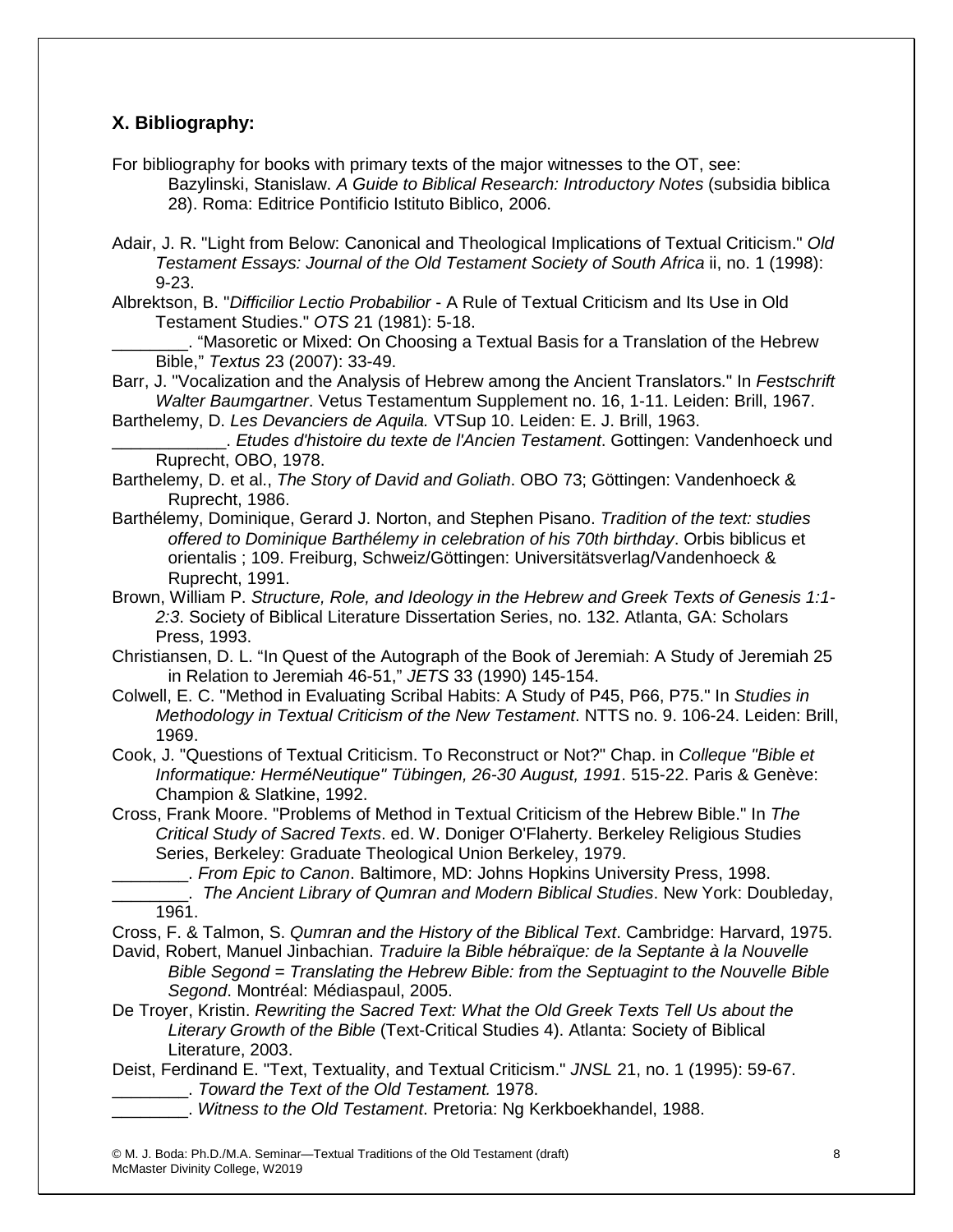Dines, Jennifer M., and Michael A. Knibb. *The Septuagint*. London ; New York: T&T Clark, 2004.

Ehrman, Bart D. "The Text of Mark in the Hands of the Orthodox." In *Biblical Hermeneutics in Historical Perspective*, ed. Mark Burrows and Paul Rorem, 19-31. Philadelphia: Fortress, 1991.

\_\_\_\_\_\_\_\_. *The Orthodox Corruption of Scripture*. New York and Oxford: Oxford University Press, 1993.

Epp, E. Jay. "The Multivalence of the Term "Original Text" in New Testament Textual Criticism." *HTR* 92, no. 3 (1999): 245-81.

Fernández Marcos, Natalio. *The Septuagint in context: Introduction to the Greek version of the Bible*. Boston: Brill Academic, 2001.

\_\_\_\_\_\_\_\_. *Scribes and translators: Septuagint and Old Latin in the Books of Kings*.

Supplements to Vetus Testamentum, v. 54. Leiden: E.J. Brill, 1994.

- Flesher, Paul V. M., and Bruce Chilton. *The Targums: A Critical Introduction.* Waco: Baylor University Press, 2011.
- Flint, Peter. "Scriptures in the Dead Sea Scrolls: The Evidence from Qumran." Pp. 269-304 in *Studies in the Hebrew Bible, Septuagint, and Dead Sea Scrolls in Honor of Emanuel Tov*. Edited by Shalom Paul et al.. VTSup 94; Leiden/Boston: Brill, 2003.

Fuller, Russell. "Notes on the Textual Criticism of the Hebrew Bible and a Critical Edition of the Hebrew Text." In *The Dead Sea Scrolls: Fifty Years After Their Discovery. Proceddings of the Jerusalem Congress, July 20-25, 1997*, ed. Lawrence H. Schiffman, Emanuel Tov, and James C. VanderKam, 1-7. Jerusalem: Israel Exploration Society in cooperation with the Shrine of the Book, Israel Museum, 2000.

Gelston, A. "Some Hebrew Misreadings in the Septuagint of Amos," *VT* 52 (2002): 493-500.

Gentry, Peter J. "The Septuagint and the text of the Old Testament." *BBR* 16 2 (2006): 193-218.

Glenny, W. Edward. "Hebrew Misreadings or Free Translation in the Septuagint of Amos," *VT*  57 (2007): 524-547.

Gooding, David W. "An Appeal for a Stricter Terminology in the Textual Criticism of the Old Testament." *JSeS* 21 (1976): 15-25.

\_\_\_\_\_\_\_\_. "Recent Popularization of Professor F.M. Cross' Theories on the Text of the Old Testament." *TB* 26 (1975) 113-132.

Gordis, T. "On Methodology in Biblical Exegesis." *JQR* 61 (1970): 93-118.

Goshen-Gottstein, M. H. "The Development of the Hebrew Text of the Bible: Theories and Practice of Textual Criticism." *VT* 42 (1992): 204-13.

\_\_\_\_\_\_\_\_. "Editions of the Hebrew Bible—Past and Present." Pp. 221-42 in M. Fishbane and E. Tov (eds.), *'Shar'arei Talmon': Studies in the Bible, Qumran and the Ancient Near East Presented to Shemaryahu Talmon.* Winona Lake: Eisenbrauns, 1992.

\_\_\_\_\_\_\_\_. "The Textual Criticism of the Old Testament: Rise, Decline, Rebirth." *JBL* 102, no. 3 (1983): 365-99.

\_\_\_\_\_\_\_\_. "Theory and Practice of Textual Criticism. The Text-Critical Use of the Septuagint." *Textus* 3 (1963): 130-58.

Gottlieb, Leeor. "Repetition Due to Homoeoteleuton." *Textus* 21 (2002): 21-43.

Greenberg, M. "The Use of the Ancient Versions for Interpreting the Hebrew Text." In *Vetus Testamentum Supplement* 29. 131-48. Leiden: Brill, 1978.

Griggs, C. Wilfred. *Early Egyptian Christianity: from its origins to 451 CE*. (Rev. ed.). Leiden: Brill, 2000.

Hayman, Allison Peter. "The "Original Text"; a Scholarly Illusion?" In *Words Remembered, Texts Renewed: Essays in Honour of John F. A. Sawyer*. ed. Jon Davies, Graham Harvey and Wildfred G. E. Watson, 434-449. Sheffield: Sheffield Academic Press, 1995.

Hendel, Ronald S. "The Text of the Torah After Qumran: Prospects and Retrospects." In *The Dead Sea Scrolls: Fifty Years After Their Discovery 1947-1997*. ed. Lawrence H.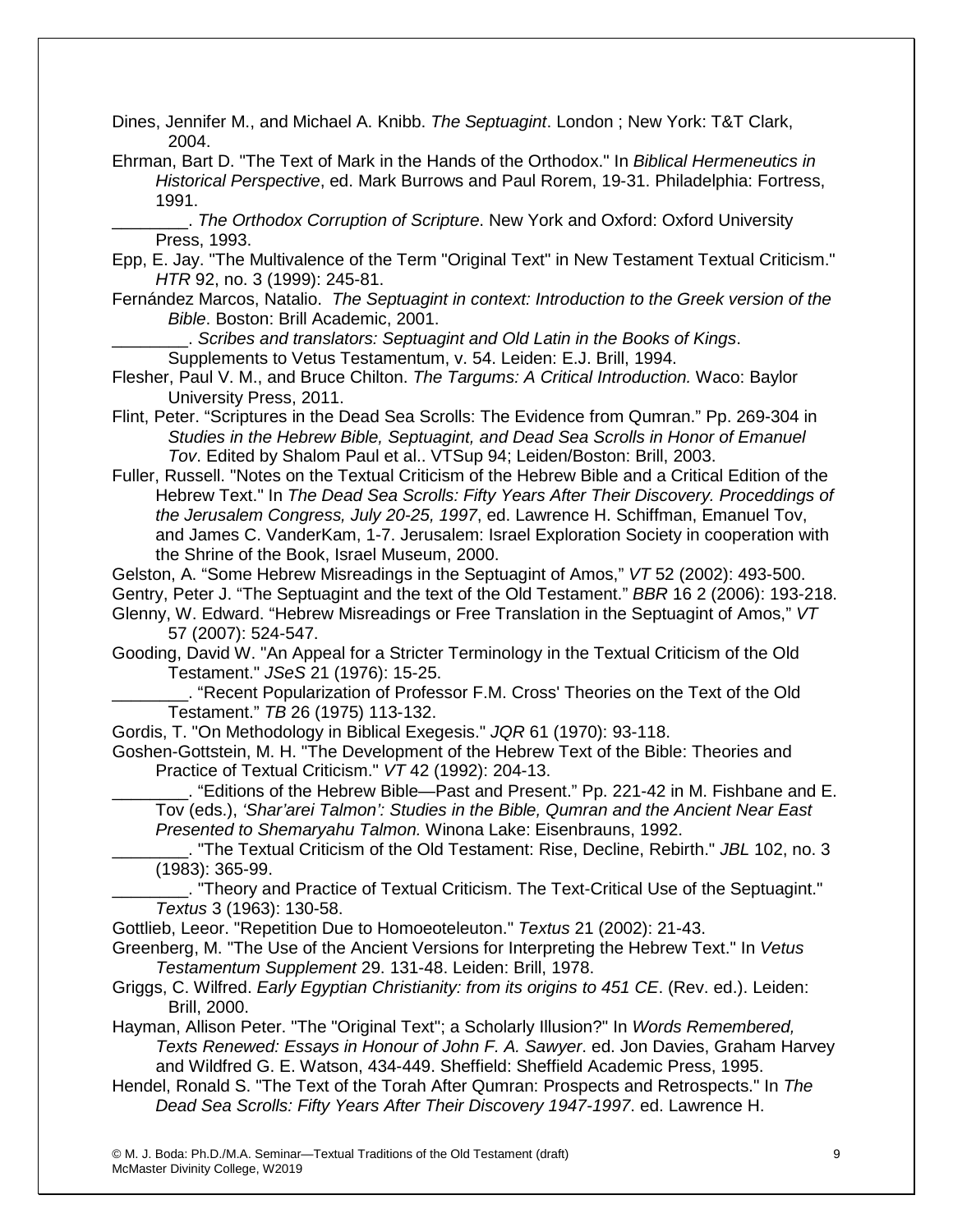Schiffman, Emanuel Tov, and James C. VanderKam, 8-11. Jerusalem: Israel Exploration Society in cooperation with The Shrine of the Book, Israel Museum, 2000.

- Hengel, Martin, Roland Deines, and Mark E. Biddle. *The Septuagint as Christian scripture: Its prehistory and the problem of its canon*. Grand Rapids, Mich.: Baker Academic, 2004.
- Housman, A. E. "The Application of Thought to Textual Criticism." 131-150. In *Selected Prose*, ed. J. Carter. Cambridge University Press, 1961.
- Jellicoe, Sidney. *The Septuagint and Modern Studies*. Oxford: Clarendon Press, 1968.
- Jobes, Karen H. "When God spoke Greek: The place of the Greek Bible in evangelical scholarship." *BBR* 16 2 (2006): 219-236.
- Jobes, Karen H., and Moisés Silva. *Invitation to the Septuagint*. Grand Rapids: Baker, 2000.
- Kelley, P. H., D. S. Mynatt, and T. G. Crawford. *The Masorah of Biblia Hebraica Stuttgartensia: Introduction and annotated glossary*. Grand Rapids: Eerdmans, 1998.
- Klein, Ralph W. *Textual Criticism of the Old Testament: The Septuagint after Qumran* (Guides to Biblical Scholarship, Old Testament Series). Philadelphia: Fortress, 1974.
- Kooij, Arie Van Der. "The Textual Criticism of the Hebrew Bible before and After the Qumran Discoveries." In *The Bible as Book: The Hebrew Bible and the Judaean Desert Discoveries*. ed. Emanuel Tov and Edward D. Herbert, 167-77. London: British Library, 2002.

\_\_\_\_\_\_\_\_. "Textual Criticism of the Hebrew Bible: Its Aim and Method." In *Emanuel: Studies in Hebrew Bible, Septuagint, and Dead Sea Scrolls in Honor of Emanuel Tov*, ed. Shalom M. Paul, Robert A. Kraft, Lawrence H. Schiffman, and Weston W. Fields, 729-39. Supplements to Vetus Testamentum no. 94. Leiden: Brill, 2003.

- Kraus, Wolfgang, and R. Glenn Wooden. *Septuagint research: issues and challenges in the study of the Greek Jewish scriptures*. Atlanta: Society of Biblical Literature, 2006.
- Lange, Armin. "The Status of the Biblical Texts in the Qumran Corpus and the Canonical Process. Pp. 21-30 in *The Bible as Book: The Hebrew Bible and the Judaean Desert Discoveries*. Edited by Edward Herbert and Emanuel Tov. London: The British Library & Oak Knoll Press, 2002.
- Leiman, Sid Z. ed. *The Canon and Massorah of the Hebrew Bible: an Introductory Reader*. New York: KTAV Publishing House Inc., 1974.
- Lemmelijn, Bénédicte. "The so-Called 'Major Expansions' in SamP, 4QpaleoExodm and 4QExodj of Exod 7:14-11:10. On the Edge Between Textual Criticism and Literary Criticism." In *X. Congress of the International Organization for Septuagint and Cognate Studies. Oslo, 1998*. ed. Bernard A. Taylor. Septuagint and Cognate Studies no. 51, 429- 39. Atlanta, GA: Society of Biblical Literature, 2001.

\_\_\_\_\_\_\_\_. "What are we Looking for in Doing Old Testament Text-Critical Research." *JNSL* 23, no. 2 (1997): 69-80.

Maas, Paul. *Textual Criticism*. Translated by Barbara Flower. Oxford: Clarendon Press, 1958.

McCarter, P. Kyle. *Textual Criticism: Recovering the text of the Hebrew Bible* (Guides to Biblical Scholarship, Old Testament Series). Philadelphia: Fortress, 1986.

- Mulder, Martin Jan. "The Transmission of the Biblical Text." In *Mikra: Text, Translation, Reading and Interpretation of the Hebrew Bible in Ancient Judaism and Early Christianity*, ed. Martin Jan Mulder, 87-135. Philadelphia: Fortress Press, 1988.
- Olley, John W. "Trajectories of Ezekiel: Part I," *CBR* 9 (2011): 137-170.

Parker, David C. *The Living Text of the Gospels*. Cambridge: Cambridge University Press, 1997.

Petersen, William L. "What Text Can New Testament Textual Criticism Ultimately Reach?" In *New Testament Textual Criticism, Exegesis, and Early Church History*. Contributions to Biblical Exegesis and Theology. ed. Barbara Aland and Joel Delobel, 136-52. Kampen: Kok Pharos, 1994.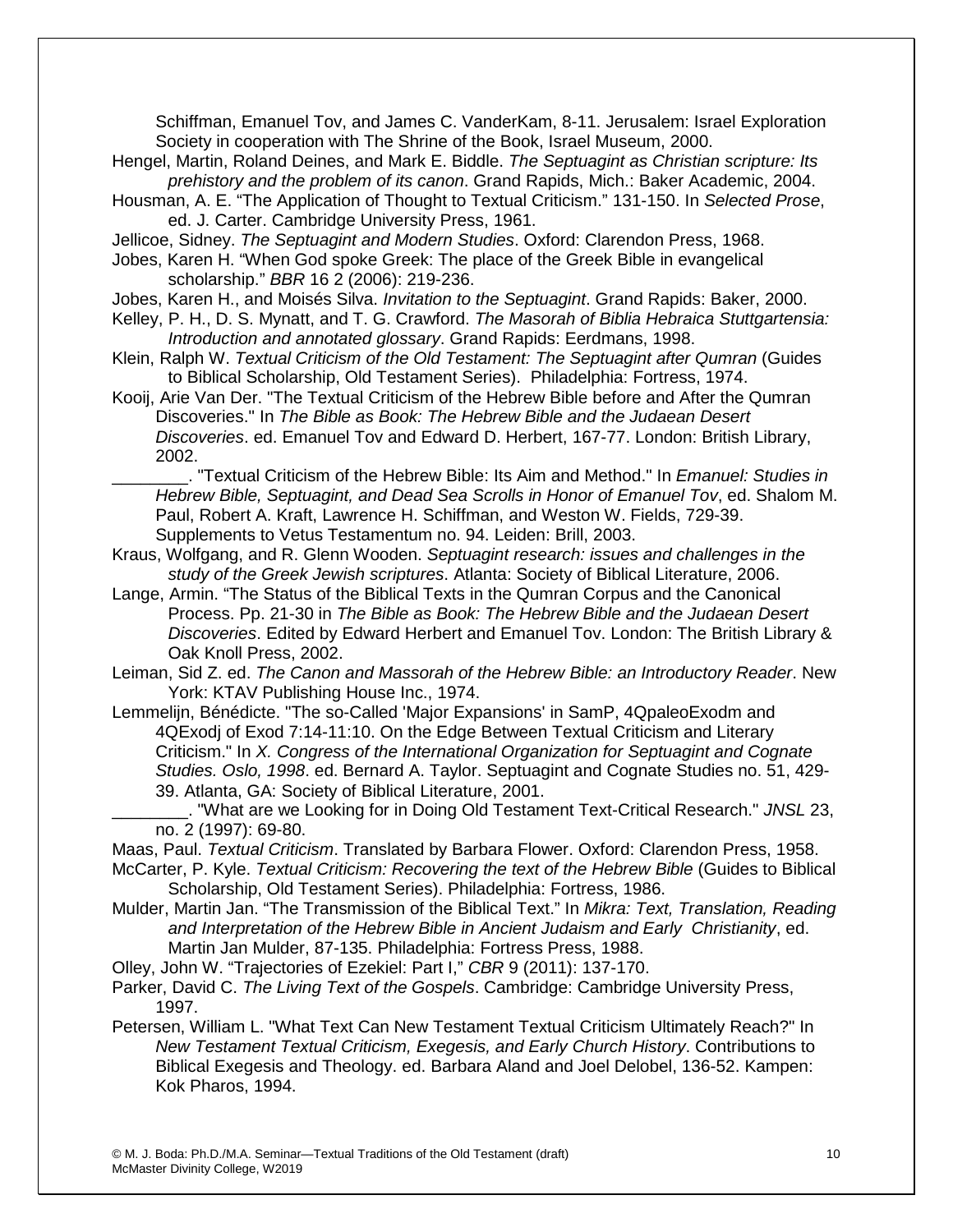Price, James D. *The Syntax of Masoretic Accents in the Hebrew Bible*. Vol. 27 Studies in the Bible and Early Christianity. Lewiston, N.Y.: Mellen, 1990.

Rabin, Ch. "The Ancient Versions and the Indefinite Subject." *Textus* 2 (1962).

Roberts, B. J. *The Old Testament Text and Versions*. Cardiff: University of Wales, 1951.

- Royse, James A. "Scribal Habits in the Transmission of New Testament Texts." In *The Critical Study of Sacred Texts*. ed. Wendy D. O'Flaherty. Berkeley Religious Studies Series no. 2, 139-161. Berkeley, California: Graduate Theological Union, 1979.
- Sæbø, Magne. *On the Way to Canon: Creative tradition history in the Old Testament*. Journal for the study of the Old Testament Supplement series 191. Sheffield, England: Sheffield Academic Press, 1998.
- Sanders, James A. "Hebrew Bible and Old Testament: Textual Criticism in Service of Biblical Studies." In *Hebrew Bible or Old Testament?* ed. Roger Books and John J. Collins. Notre Dame: Notre Dame University, 1990.

\_\_\_\_\_\_\_\_. "Hermeneutics of Text Criticism." *Textus* 18 (1995): 1-26.

\_\_\_\_\_\_\_\_. "Stability and Fluidity in Text and Canon." In *Tradition of the Text: Studies Offered to Dominique Barthelemy in Celebration of His 70th Birthday*. ed. Gerard J. Norton and Stephen Pisano. OBO no. 109. Göttengen: Vandenhoeck & Ruprecht, 1991.

\_\_\_\_\_\_\_\_. "The Task of Text Criticism." In *The Problems in Biblical Theology: Essays in Honor of Rolf Knierim*, ed. Henry T. C. Sun and Keith L. Eades, 315-27. Grand Rapids: Wm. B. Eerdmans Publishing, 1997.

\_\_\_\_\_\_\_\_. "Text and Canon: Concepts and Method." *JBL* 98 (1979) 5-29.

Schenker, Adrian, ed. *The Earliest Text of the Hebrew Bible: The relationship between the Masoretic text and the Hebrew base of the Septuagint reconsidered*. Leiden: Brill, 2003.

- Scott, William R. *A Simplified Guide to BHS: Critical Apparatus, Masora, Accents, Unusual Letters & Other Markings* (Third edition). Berkeley: BIBAL Press, 1987.
- Sipilä, Seppo. *Between Literalness and Freedom: Translation techniques in the Septuagint of Joshua and Judges regarding the clause connections introduced by ו and כי*. Publications of the Finnish Exegetical Society 75. Helsinki/Göttingen: Finnish Exegetical Society, 1999.
- Skehan, P. W. "The Qumran manuscripts and Textual Criticism." *Supplement to Vetus Testamentum no. 4*. 148-59. Leiden: E. J. Brill, 1957.
- Sollamo, Raija. "The Significance of Septuagint Studies." Pp. 497-512 in *Studies in the Hebrew Bible, Septuagint, and Dead Sea Scrolls in Honor of Emanuel Tov*. Edited by Shalom Paul et al.; VTSup 94. Leiden/Boston: Brill, 2003.

Steinmann, Andrew E. "Jacob's Family Goes to Egypt: Varying Portraits of Unity and Disunity in the Textual Traditions of Exodus 1:1-5." *TC: A Journal of Biblical Textual Criticism*. Journal on-line. Available from [http://rosetta.reltech.org/TC/vol02/Steinmann1997.html.](http://rosetta.reltech.org/TC/vol02/Steinmann1997.html) Accessed 4 August, 2005.

Strugnell, John, Harold W. Attridge, John Joseph Collins, and Thomas H. Tobin. *Of Scribes and Scrolls: Studies on the Hebrew Bible, intertestamental Judaism, and Christian origins, presented to John Strugnell on the occasion of his sixtieth birthday*. Lanham: University Press of America, 1990.

- Sweeney, Marvin A. *Zephaniah: A Commentary* (Hermeneia). Minneapolis: Fortress, 2003, esp. 1-41.
- Talmon, S. "Aspects of the Textual Transmission of the Bible in the Light of the Qumran Manuscripts." *Textus* 4 (1964): 125-35.

\_\_\_\_\_\_\_\_. "Synonymous Readings in the Textual Traditions of the Old Testament." In *Scripta Hierosolymitana no. 8*. 335-85. Jerusalem: Hebrew University, 1961.

\_\_\_\_\_\_\_\_. "The Crystallization of the 'Canon of the Hebrew Scriptures' in the Light of Biblical Scrolls from Qumran." Pp. 5-20 in *The Bible as Book: The Hebrew Bible and the Judaean Desert Discoveries*. Edited by Edward Herbert and Emanuel Tov. London: The British